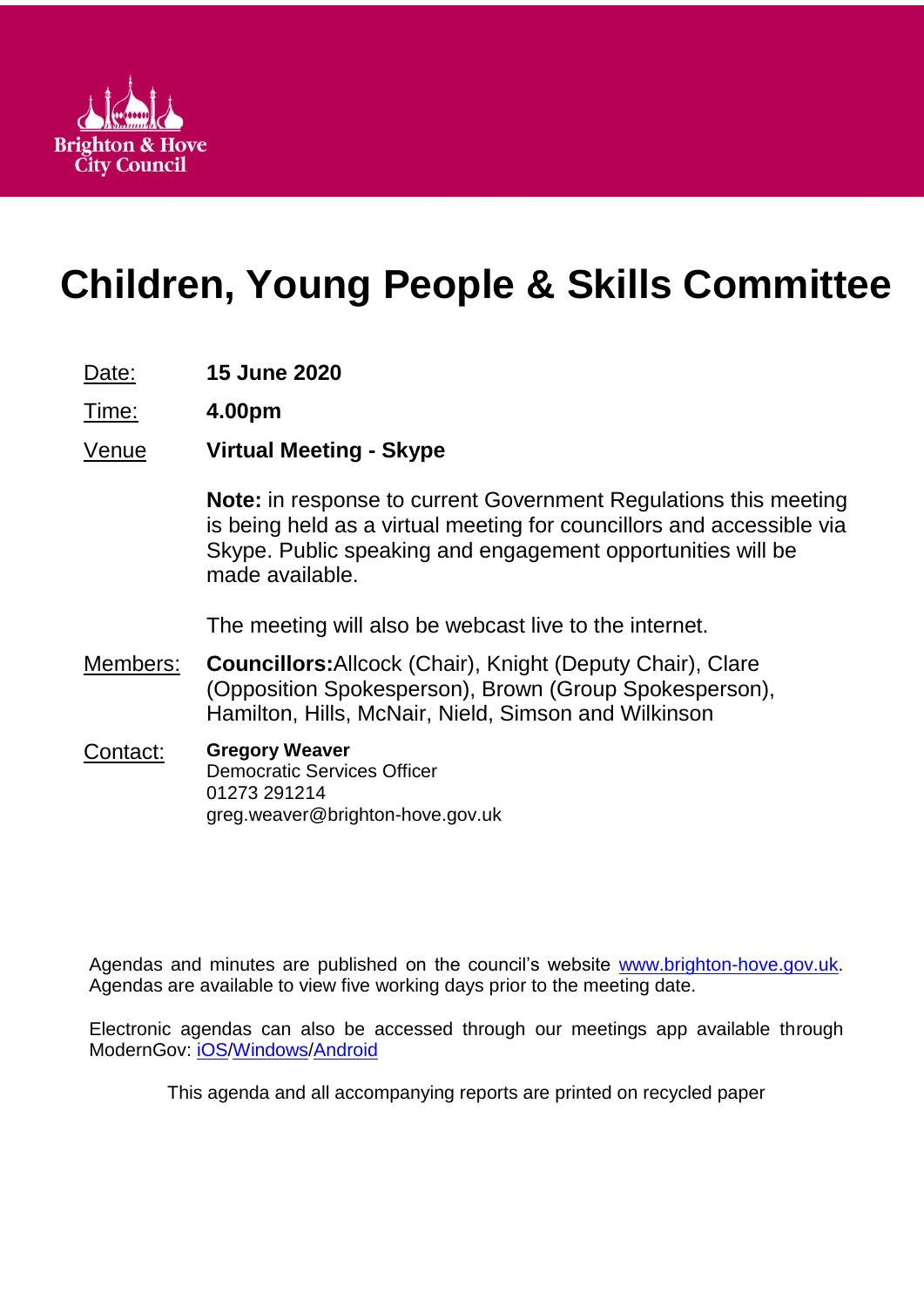#### **PART ONE Page**

#### **1 PROCEDURAL BUSINESS**

**(a) Declaration of Substitutes:** Where Councillors are unable to attend a meeting, a substitute Member from the same Political Group may attend, speak and vote in their place for that meeting.

#### **(b) Declarations of Interest:**

- (a) Disclosable pecuniary interests;
- (b) Any other interests required to be registered under the local code;
- (c) Any other general interest as a result of which a decision on the matter might reasonably be regarded as affecting you or a partner more than a majority of other people or businesses in the ward/s affected by the decision.

In each case, you need to declare

- (i) the item on the agenda the interest relates to;
- (ii) the nature of the interest; and
- (iii) whether it is a disclosable pecuniary interest or some other interest.

If unsure, Members should seek advice from the committee lawyer or administrator preferably before the meeting.

**(c) Exclusion of Press and Public:** To consider whether, in view of the nature of the business to be transacted, or the nature of the proceedings, the press and public should be excluded from the meeting when any of the following items are under consideration.

*NOTE: Any item appearing in Part Two of the Agenda states in its heading the category under which the information disclosed in the report is exempt from disclosure and therefore not available to the public.*

*A list and description of the exempt categories is available for public inspection at Brighton and Hove Town Halls.*

#### **2 MINUTES 7 - 24**

To consider the minutes of the meeting held on 2 March 2020 (copy attached)

*Contact Officer: Greg Weaver Tel: 01273 291214*

**3 CHAIR'S COMMUNICATIONS**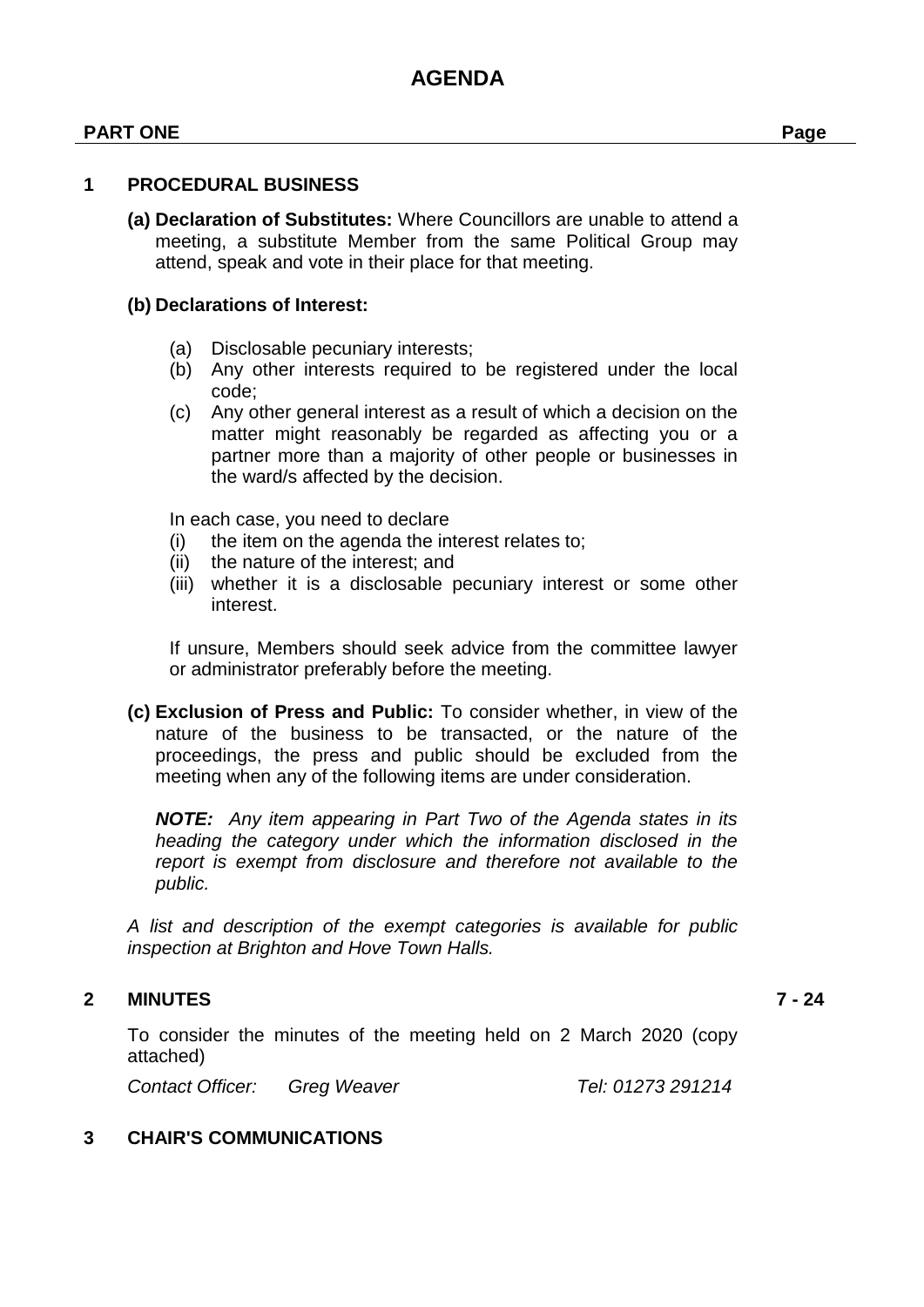## **4 CALL OVER**

- (a) Items  $(8 11)$  will be read out at the meeting and Members invited to reserve the items for consideration.
- (b) Those items not reserved will be taken as having been received and the reports' recommendations agreed.

## **5 PUBLIC INVOLVEMENT**

To consider the following matters raised by members of the public:

- (a) **Petitions:** to receive any petitions presented to the full council or at the meeting itself;
- (b) **Written Questions:** to receive any questions submitted by the due date of 12 noon on the 9 June 2020;
- (c) **Deputations:** to receive any deputations submitted by the due date of 12 noon on the 9 June 2020.

### **6 MEMBER INVOLVEMENT 25 - 30**

To consider the following matters raised by Councillors:

- (a) **Petitions:** to receive any petitions submitted to the full Council or at the meeting itself;
- (b) **Written Questions:** to consider any written questions;
	- (i) **Youth Services -** Councillor Hannah Clare
	- (ii) **Nursery Services -** Councillor Sarah Nield
	- (iii) **Covid Briefings -** Councillor Elaine Hills
- (c) **Letters:** to consider any letters;
	- (i) **Response to LGA Report**  Councillor Lee Wares and Councillor Mears
- (d) **Notices of Motion:** to consider any Notices of Motion referred from Council or submitted directly to the Committee.

## **7 SCHOOL OFSTED PRESENTATION 31 - 40**

Report of the Interim Executive Director Families, Children & Learning (copy attached)

*Contact Officer: Mark Storey Tel: 1273 294271*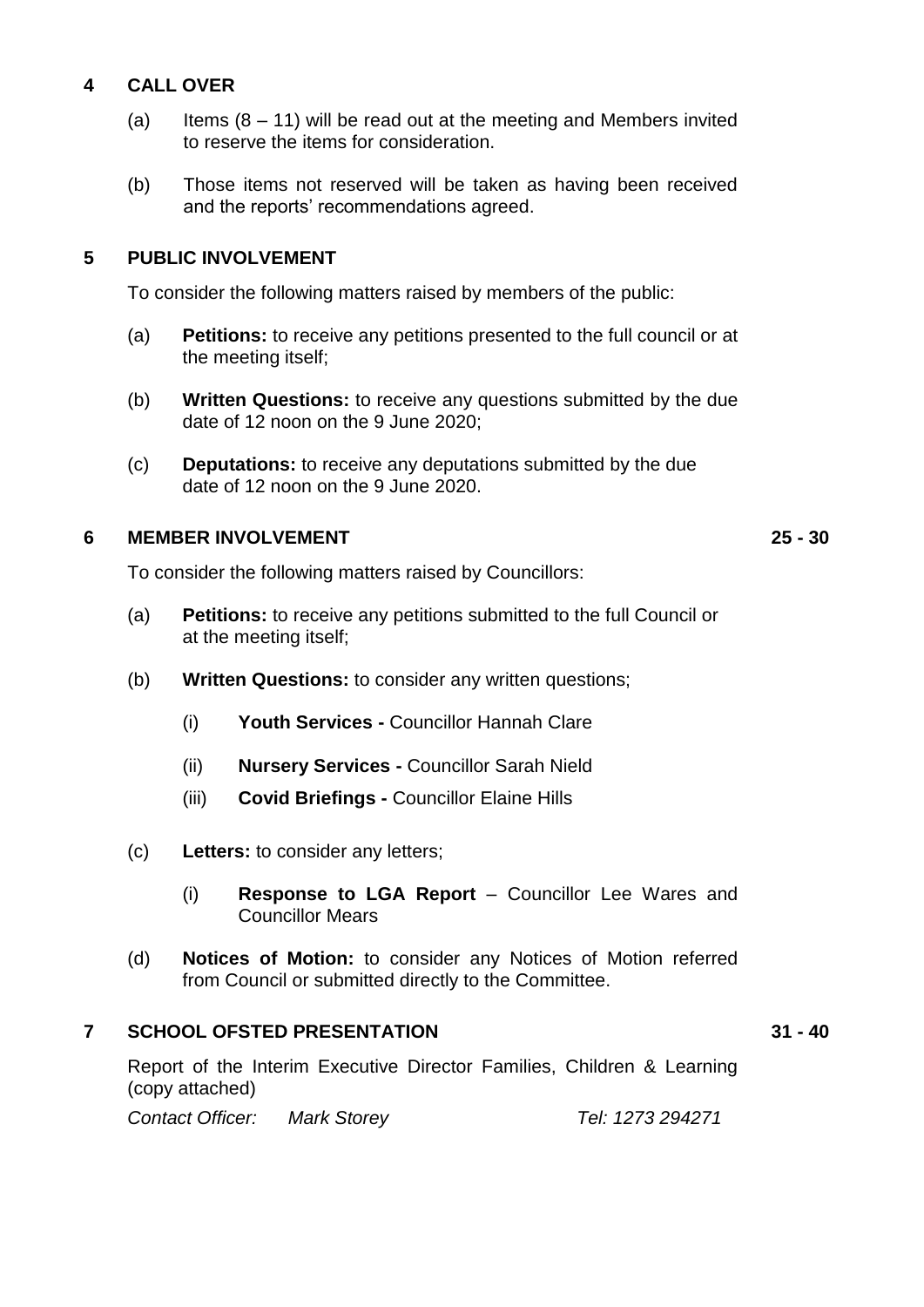| 8  | <b>HOME TO SCHOOL TRANSPORT: RESPONSE TO THE</b><br><b>RECOMMENDATIONS FROM THE INDEPENDENT REVIEW REPORT</b><br>Report of the Interim Executive Director for Families, Children & Learning<br>(copy attached) |                                                                               |                   | $41 - 80$  |
|----|----------------------------------------------------------------------------------------------------------------------------------------------------------------------------------------------------------------|-------------------------------------------------------------------------------|-------------------|------------|
|    |                                                                                                                                                                                                                |                                                                               |                   |            |
|    | Contact Officer:<br>Ward Affected:                                                                                                                                                                             | Regan Delf<br>All Wards                                                       | Tel: 01273 293504 |            |
| 9  | STATUTORY RELATIONSHIPS, SEX AND HEALTH EDUCATION                                                                                                                                                              |                                                                               |                   | $81 - 86$  |
|    | Report of the Interim Executive Director Families, Children & Learning<br>(copy attached)                                                                                                                      |                                                                               |                   |            |
|    | Contact Officer: Sam Beal<br>Ward Affected: All Wards                                                                                                                                                          |                                                                               | Tel: 01273 293533 |            |
| 10 | <b>SPECIAL EDUCATIONAL NEEDS AND DISABILITY (SEND)</b><br>STRATEGY 2020 - 2025: DRAFT FOR CONSULTATION                                                                                                         |                                                                               |                   | $87 - 126$ |
|    | Report of the Interim Executive Director Families, Children & Learning<br>(copy attached)                                                                                                                      |                                                                               |                   |            |
|    | Ward Affected: All Wards                                                                                                                                                                                       | <b>Contact Officer:</b> Carolyn Bristow                                       | Tel: 01273 291288 |            |
| 11 | <b>ADULT AND COMMUNITY LEARNING</b>                                                                                                                                                                            |                                                                               |                   | 127 - 144  |
|    | Report of the Interim Executive Director Families, Children & Learning<br>(copy attached)                                                                                                                      |                                                                               |                   |            |
|    | <b>Contact Officer:</b><br>Ward Affected:                                                                                                                                                                      | Carla Butler<br>East Brighton; Hangleton &<br>Knoll; St Peter's & North Laine | Tel: 01272 291281 |            |
|    |                                                                                                                                                                                                                |                                                                               |                   |            |

#### **12 ITEMS REFERRED FOR COUNCIL**

To consider items to be submitted to the 23 July 2020 Council

meeting for information.

*In accordance with Procedure Rule 24.3a, the Committee may determine that any item is to be included in its report to Council. In addition, any Group may specify one further item to be included by notifying the Chief Executive no later than 10am on the eighth working day before the Council meeting at which the report is to be made, or if the Committee meeting take place after this deadline, immediately at the conclusion of the Committee meeting*